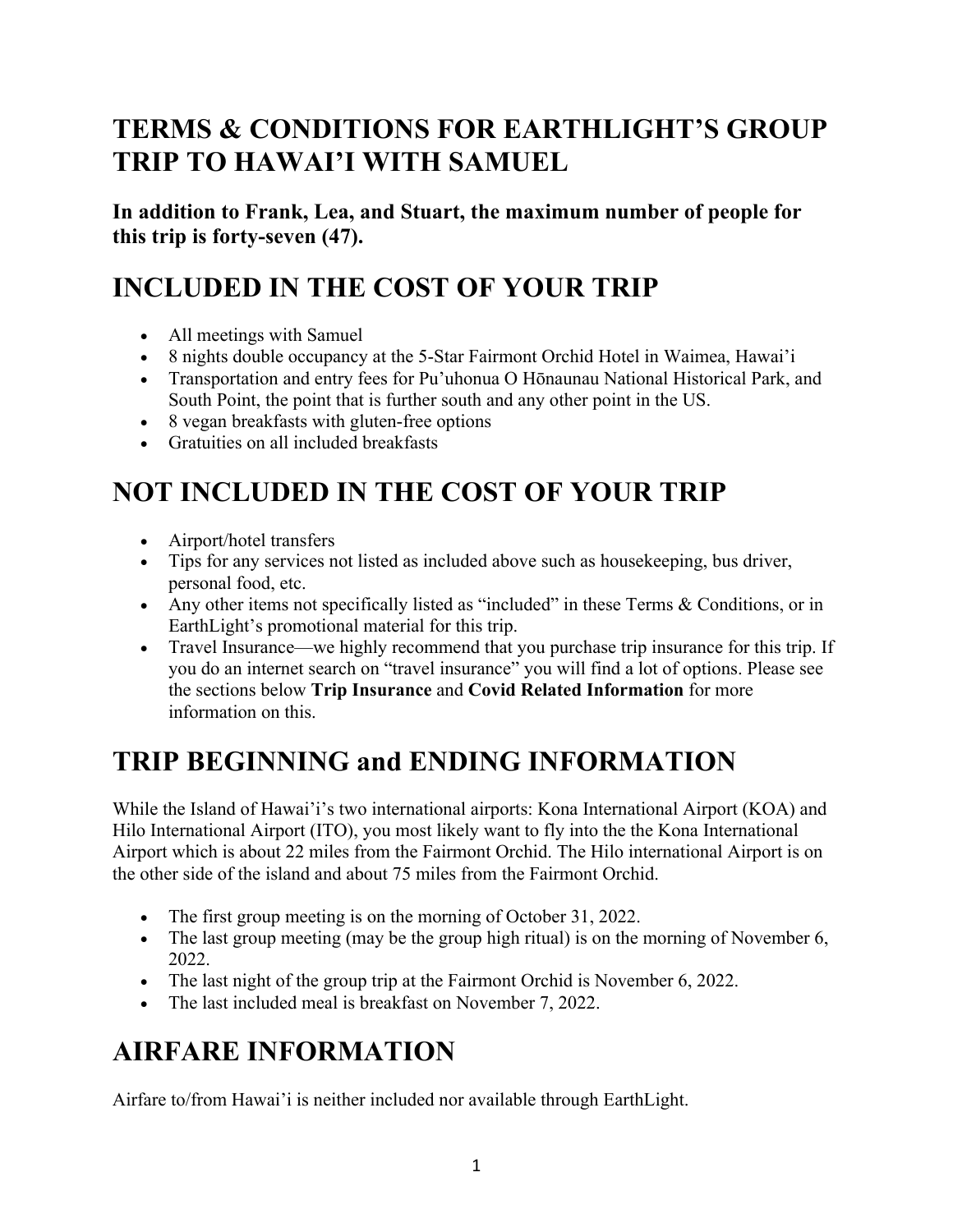# **AIRPORT/HOTEL TRANSFERS**

Because of the many different times that airlines arrive in Hawai'i, we have decided not to include airport/hotel transfers with this trip.

# **YOUR ACCEPTANCE OF ALL TERMS AND CONDITIONS**

By registering for this trip, you acknowledge that you have read, understood, and fully accept all the terms and conditions contained in this document.

## **ELIGIBILITY: THIS IS NOT A VACATION!**

By signing up for this trip you're agreeing to actively participate in the meetings and work we'll be doing with Samuel.

# **PAYMENT INFORMATION**

#### **ALL PRICES INCLUDE A 3.67% DISCOUNT FOR PAYING BY CASH, CHECK, OR MONEY ORDER**

EarthLight will accept payment(s) for this trip by cash, check, and money order, as well as Visa, MasterCard, Discover and American Express credit/debit cards. All payments made by credit card will be 3.67% more than the listed (discounted) prices.

**PLEASE NOTE**: Unless noted otherwise, all prices listed herein and on the registration form are the discounted cash/check price.

# **HOW TO REGISTER**

(Please be aware of the cancellation fees listed below.)

#### **You may register by either:**

- paying for your trip in full— $$3,800^*$ , or
- using EarthLight's payment plan in which case your deposit includes a \$50 administration fee.

#### **Payment Plan Payment Schedule:**

- With registration—\$1,000 (includes \$50 payment plan fee)\*
- May 15, 2022— $$570*$
- June 15,  $2022 $570*$
- July 15, 2022—\$570\*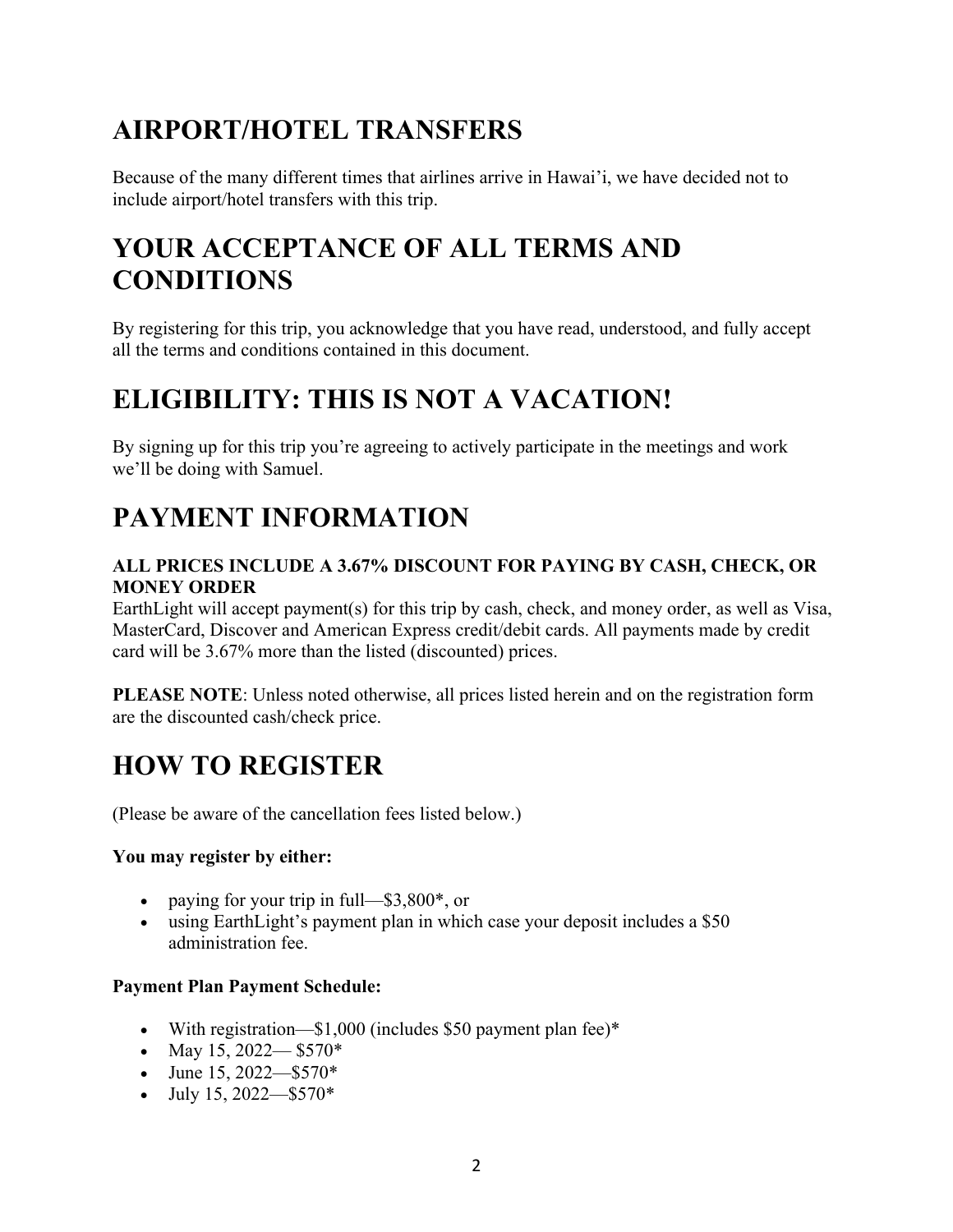- August 15, 2022—\$570\*
- September 15, 2022—\$570\*
- Total— $$3,850^*$  (includes \$50 payment plan fee)

The fastest way of securing your place on this trip is to register with a credit card for the full payment or the first installment of EarthLight's Payment Plan.

When you register, if you don't want to use the Payment Plan you may pay your deposit by credit card and then send a check to EarthLight for the remaining balance. If EarthLight receives the remaining balance within 10 days of your registration, you will not owe the payment plan administrative fee of \$50.

You may hand-deliver your payment to 147 Kentucky Ave., Lexington, KY, 40502, but if we're not home when you deliver your registration, it won't be considered received until we actually have your payment in hand. As always, you can still make your payment by regular or overnight mail.

If you are paying by credit card, you do not receive the discounted price and will pay 3.67% more than the listed (discounted) prices.

\*EarthLight has negotiated with the hotel so that they will honor our 2019 rates for anyone in our group arriving up to three nights early. The payments listed above do not to include any additional amount owed to us due to your arriving before the group trip officially begins. Money for extra nights is due in full when the extra nights are confirmed. See **EARLY ARRIVALS** section below.

# **EARLY ARRIVALS**

We've noticed during recent group trips with Samuel that some people like to arrive before the official start of the trip. **The hotel has made special arrangements for us by providing special discounted room availability for the three nights before the trip begins**. The non-refundable cost of the rooms for this period, including taxes if you pay by check is \$320.77 per room per night if you pay by check (\$279 room cost plus \$41.77 taxes) or \$332.54 per room per night if you pay by credit card. **NOTE: in addition to** the room costs for the extra nights there will also be a resort fee if you pay by check of \$22.95 per day per person including taxes, or \$23.79 per day per person if you pay by credit card.

To receive this discounted room rate you'll need to book and pay in full for the room through EarthLight either at the time you register or later by contacting Frank at 859-338-0746 or frankearthlight532@gmail.com. Once EarthLight reserves these rooms on your behalf we are obligated to pay the hotel in full which is why the cost of these extra nights are not refundable should your plans change.

Neither Frank, Lea, Stuart, nor EarthLight shall be responsible for your satisfaction with any aspect of those arrangements.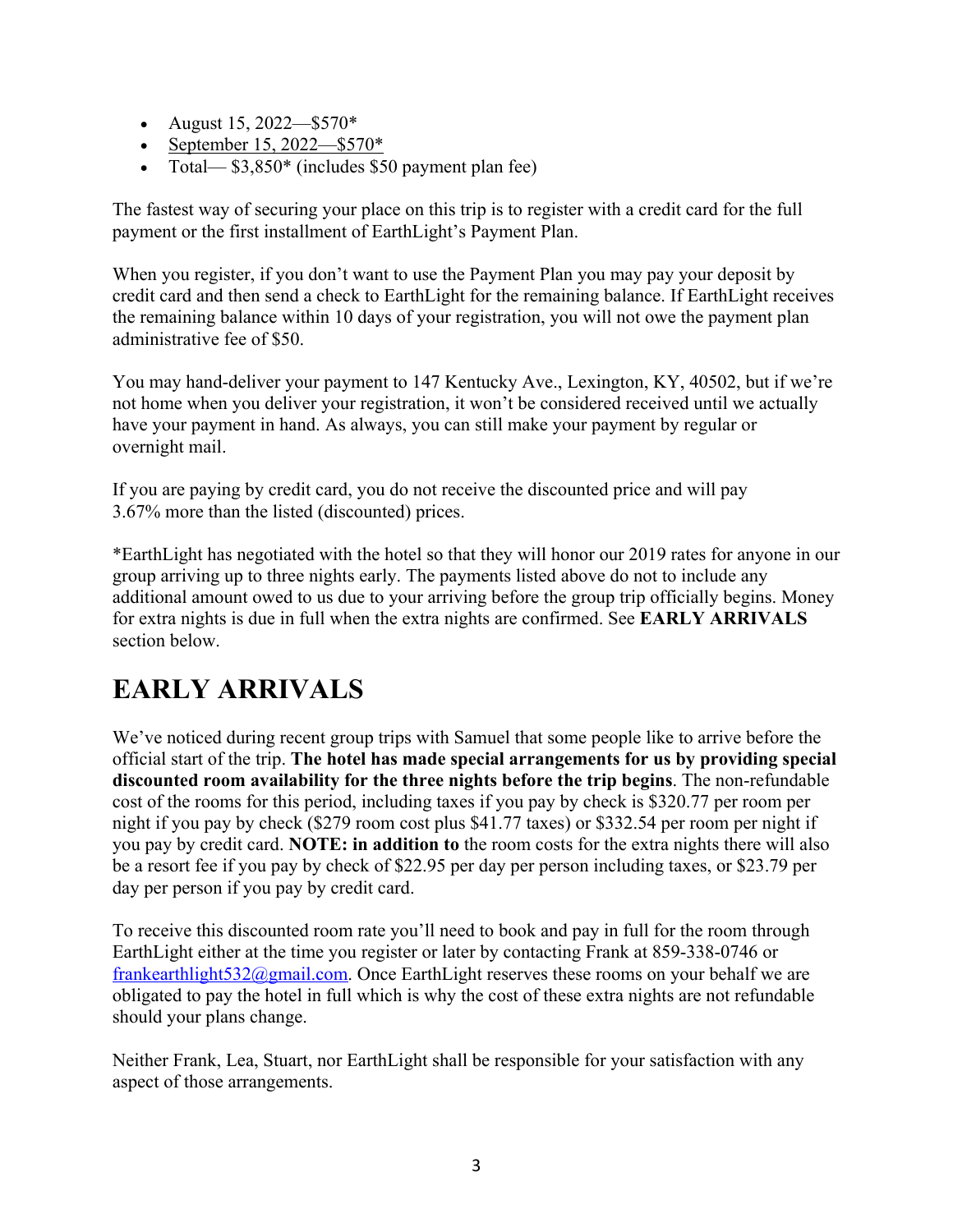# **SPECIAL ARRANGEMENTS**

If you have a medical condition that requires special attention, please let us know ahead of time so that we can do our best to make sure your needs are met. For example: do you require a wheelchair/specially accessible vehicle when we go to sites?

# **ROOMMATES**

At Samuel's request, accommodations on his group trips are available only on a doubleoccupancy basis. (Single rooms are NOT available. Please don't ask.) If there are an odd number of male and female participants without roommates, we'll try to put you each in a separate single room at no additional cost to you. However, if we're not able to do that, it may be required that individuals of different genders share a room.

You can sign up without a roommate. If you do, we will pair you with another person of the same gender, if available, by the time the final rooming lists are required by the hotel.

# **ROOMS TYPE AND BED REQUESTS**

The room type available to group participants are Garden View rooms with one king bed and Garden View rooms with two queen beds.

When you register, you'll be asked to choose a room with either a king bed, or two queens. If you choose a room with a king bed, please be sure your roommate is agreeable with this.

Rooms will be allocated on a first come/first-served basis so there is a possibility your bed preference may not be available. If that occurs, we'll let you know right away. If because of this you decide not to register, we'll refund payments you have made without charging a cancellation fee.

# **ADA ACCESSIBLE ROOM REQUESTS**

In addition to the standard group rooms, you can request an ADA Accessible rooms. Please do not sign up for an ADA Accessible room if you do not have a roommate who has agreed to that room type.

Rooms will be allocated on a first-come/first-served basis, so there is a possibility an ADA accessible room may not be available. If, because of this, you decide not to register, we'll refund payments you have made without charging a cancellation fee.

### **Pandemic related information**

**Hawai'i COVID Information**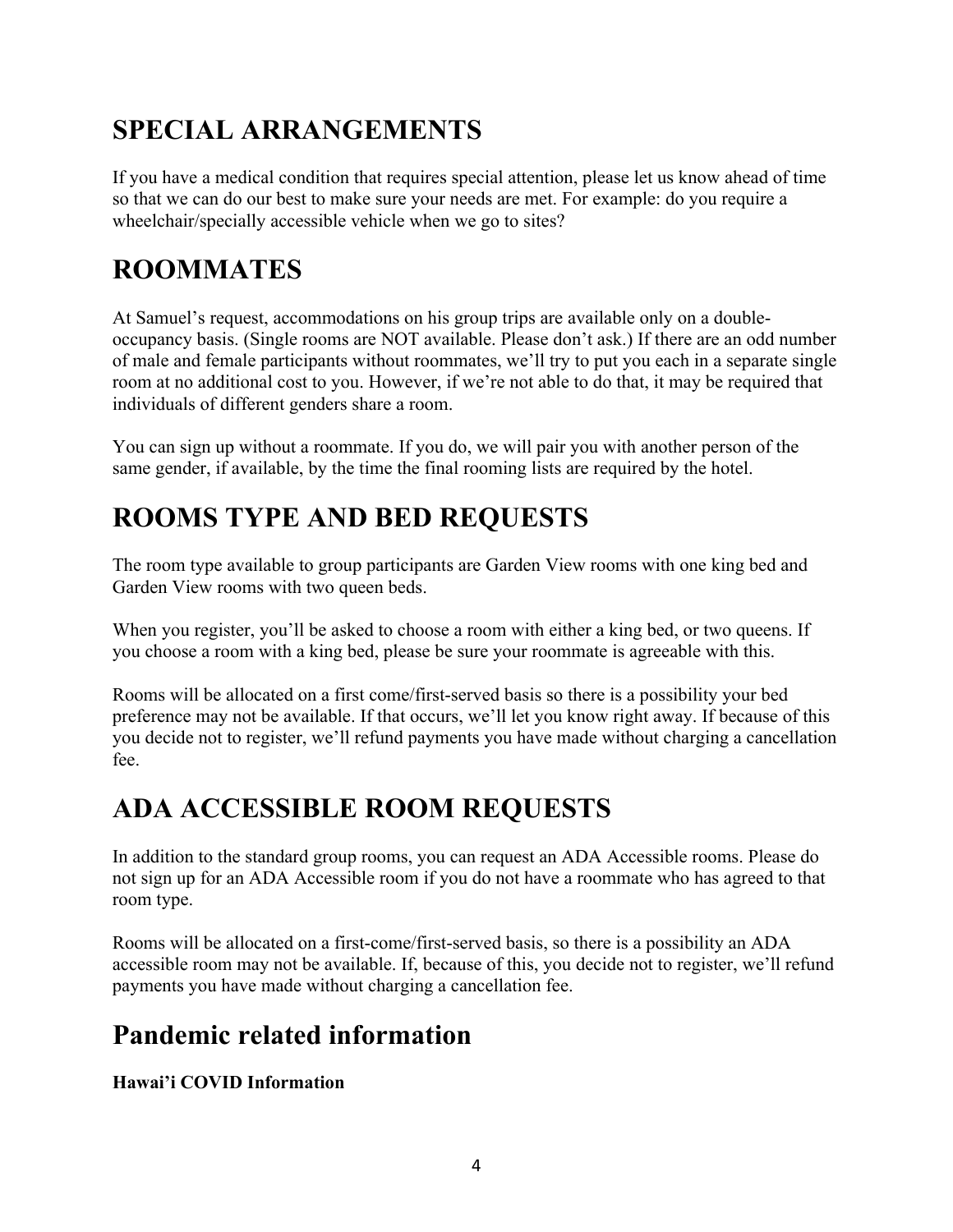As of the writing of this information, Hawai'i has dropped its mask mandate, and those arriving from the US mainland no longer have to show proof of vaccination or a negative test to avoid sequestering themselves for five days. However, international travelers will still face travel limitations.

We will try to keep those registered for the trip advised if this information changes.

Hawai'i's FAQ concerning travel during the pandemic can be found here: https://hawaiicovid19.com/travel/faqs/

#### **EarthLight COVID Information**

EarthLight will follow all Covid protocols and do all we can to keep everyone healthy, we ask that you do your part as well.

Several people in our group are immunocompromised, so we are requesting that people stay properly masked during all group activities. We want to do our best to ensure that the group stays as healthy as possible during the trip, so we thank you in advance for honoring this request.

We are **not** restricting the trip to those who are vaccinated and boosted, but we do hope you will be current on your vaccinations and boosters unless you have a valid reason not to be.

Remember that if Lea gets sick that will mean no Samuel and his and our plans for opening the FireGate will not be possible to complete. So, please do what you can to help ensure we all have good health during this trip.

Thank you!

#### **COVID Waiver of Liability & Assumption of Risk**

The novel coronavirus, COVID-19 and any of its variants, is a worldwide pandemic and is highly contagious. EarthLight cannot prevent you from being exposed to, contracting, or spreading COVID-19 or its variants while taking part in Samuel's group trip. Therefore, if you take part in this trip you may increase your risk of contracting or spreading COVID-19 or its variants. And you waive and release EarthLight, Frank, Lea, and Stuart from any and all claims relating to your being exposed to, contracting, or spreading Covid-19 or any of its variants.

# **WAITING LIST**

If the forty-seven available slots on this trip sell out, you can ask that your name be placed on the waiting list by completing the online registration form and making your initial deposit. We will send you more information about this process. If a space does not become available, your payment will be refunded in full. If a space does become available, you will be notified.

### **LATE REGISTRATION**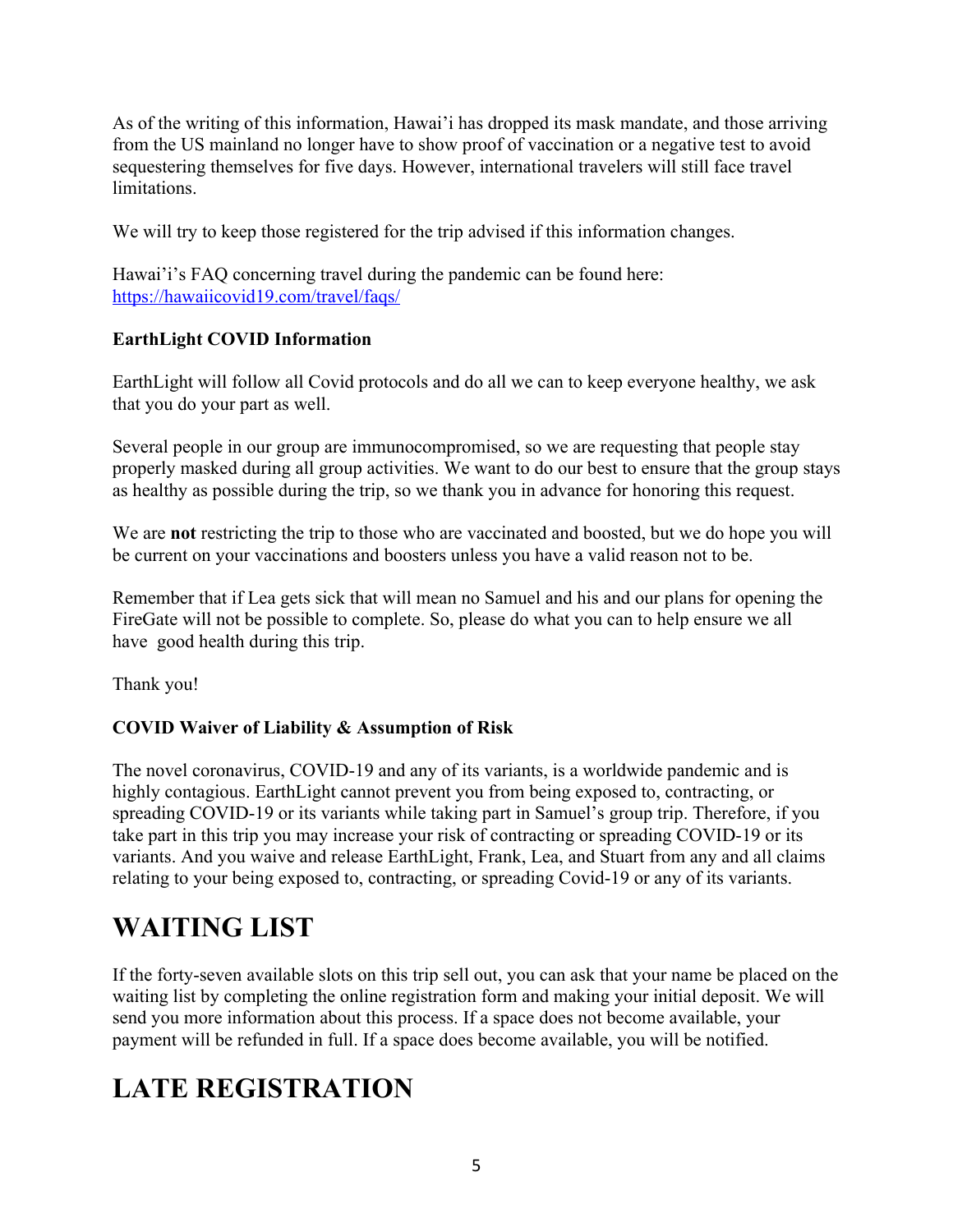Because our rooming list is due to the hotel no later than September 28, 2o22, the latest registrations can be accepted, if space is available, is noon, September 27, 2022. In order for a late registration to be accepted, payment in full (and all registration information) must be received before noon eastern time on that day.

# **POSTDATED CHECKS**

Please don't send postdated checks. Any postdated check we receive will, at our discretion, either be deposited (our bank accepts postdated checks) or returned to you, in which case you may owe late fees if your acceptable payment is late.

## **RETURNED CHECKS**

If your check is dishonored, we will charge you a \$35 fee which is due within 14 days of the date we are notified of the check being dishonored. This additional \$35 will be considered a part of the cost of your trip.

# **GRACE PERIOD AND LATE PAYMENT FEE**

If you are paying by way of the payment plan, you are allowed a grace period of five (5) days after the date payments are due. A fee of \$25.00 will be charged for each payment that is actually received by us after the grace period expires (regardless of the date of the postmark).

Any late payment fee shall be due within 15 days of the original due date. Such fee will be considered a part of the cost of this trip.

## **AUTOMATIC CANCELLATION FOR LATE PAYMENT OR FOR NONPAYMENT**

If a trip payment has not been received by us within 5 days after the end of the grace period (10 days after the date the payment was due) or, if a returned check fee or late fee has not been paid when due, and no other arrangements have been made with us, your registration for this trip may automatically be canceled and your space vacated. If your registration is automatically canceled, all money you have paid will be refunded, less any cancellation fee and/or administration fee (for those using the payment plan) as described in the "Cancelation Information" section of these Terms and Conditions. We would hate for this to happen, so please contact us if you are having problems making a payment!

# **TRIP INSURANCE**

**Trip insurance is not included** in the cost of this trip. Therefore, we highly recommend that you purchase insurance covering this trip, including insurance for cancellation, trip interruption, lost luggage, transportation home in the event of illness or injury, as well as health coverage. We've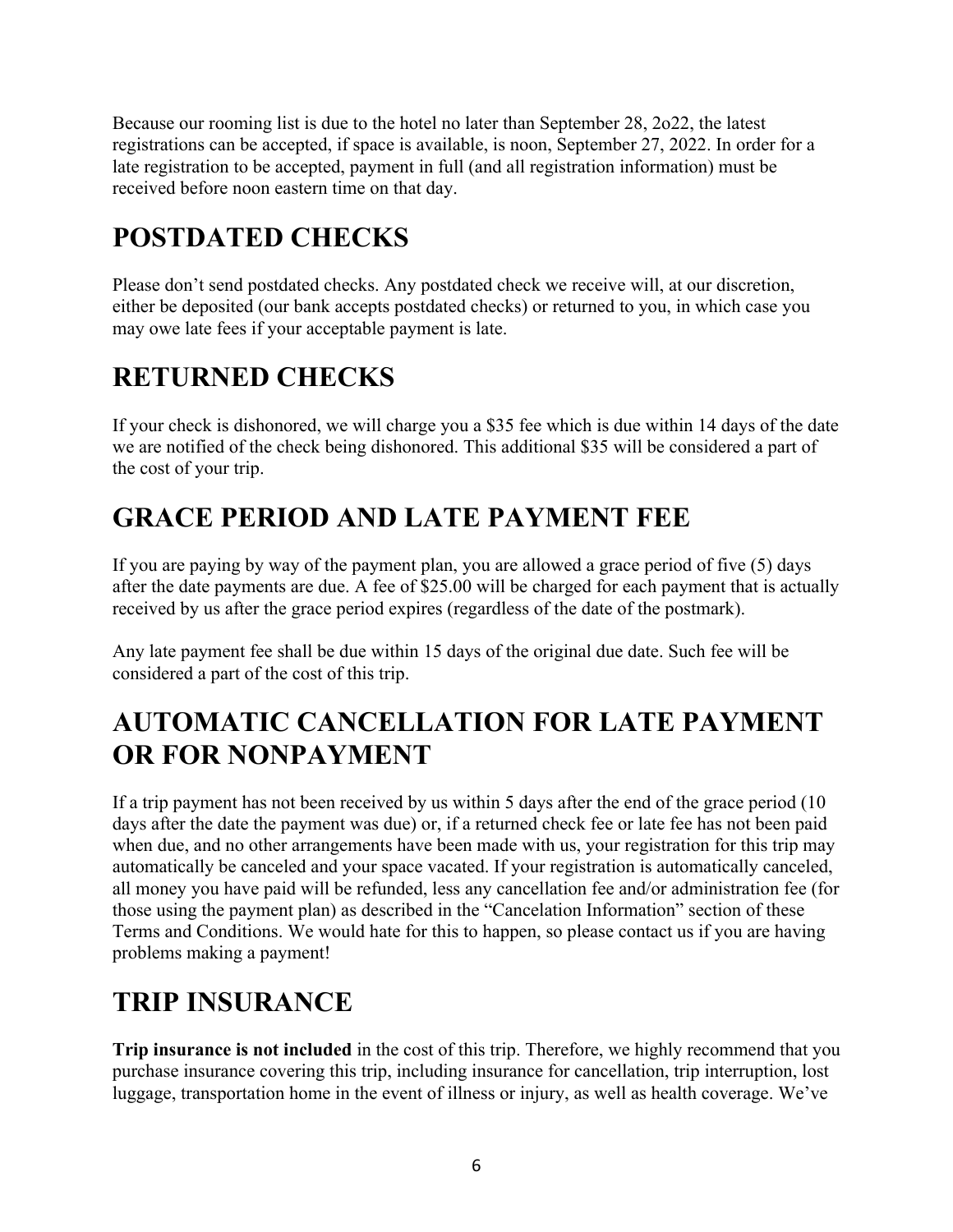noticed that since the COVID pandemic, travel insurance prices have gone up considerably, so please research the cost and availability sooner rather than later. If you need to cancel your participation in this trip, EarthLight will not be able to refund any amount of your payments other than as specifically set out herein. If you require medical care while on this trip and the related service providers require payment, you will need to arrange for payment. Please do not count on EarthLight or the other trip participants to take care of this for you!

Also, please check your personal health insurance to determine if it will cover you for medical needs during the trip since we are traveling in the United States. If your personal medical insurance does provide coverage, you may be able to reduce the amount of medical coverage you obtain and reduce the cost of your policy.

**NOTE:** Many travel insurance policies no longer provide coverage for loss due to illness from Covid or its various strains. Here is a link to a Forbes article that discusses the best pandemic travel insurance. We have not reviewed any of these companies so we are not recommending them one way or another. We also have found that Allianze Travel insurance policies are available that cover losses related to Covid.

Also, for an added cost there is "cancel for any reason" coverage that covers 50–75% of loss no matter why there is cancellation. These generally provide coverage even if cancellation is due to Covid related issues.

Finally, if you have been ill, have a chronic condition, or are just worried about becoming sick before you purchase trip insurance, there is coverage available for pre-existing conditions. HOWEVER, most of these policies require you to purchase the insurance within a few days of making your first payment to EarthLight (as few as 7 days after payment). Though some provide coverage as long as it is purchased before your last payment. Please be sure to look for these details.

#### **It is important to look into travel insurance right away.**

### **CANCELLATION INFORMATION**

Please be sure you are committed and able to pay for this trip before signing up.

Cancellation is effective on the date we receive your notification. If you phone us to cancel and get voice mail, please leave a message stating that you are canceling your participation in the trip, the date, and your phone number. We will get in touch with you as soon as we can. Cancellation fees on the dates given to us by our suppliers, are as listed below. If you paid by cash, check or money order any amount to be refunded will be by check. If you paid by credit card your refund will be made by crediting your credit card the amount you are due. If you leave a voice message and do not CLEARLY state that you are canceling from the trip, the date when your cancellation is effective will be the date that your cancellation is clearly received by EarthLight.

#### **Cancellation fee upon registration:**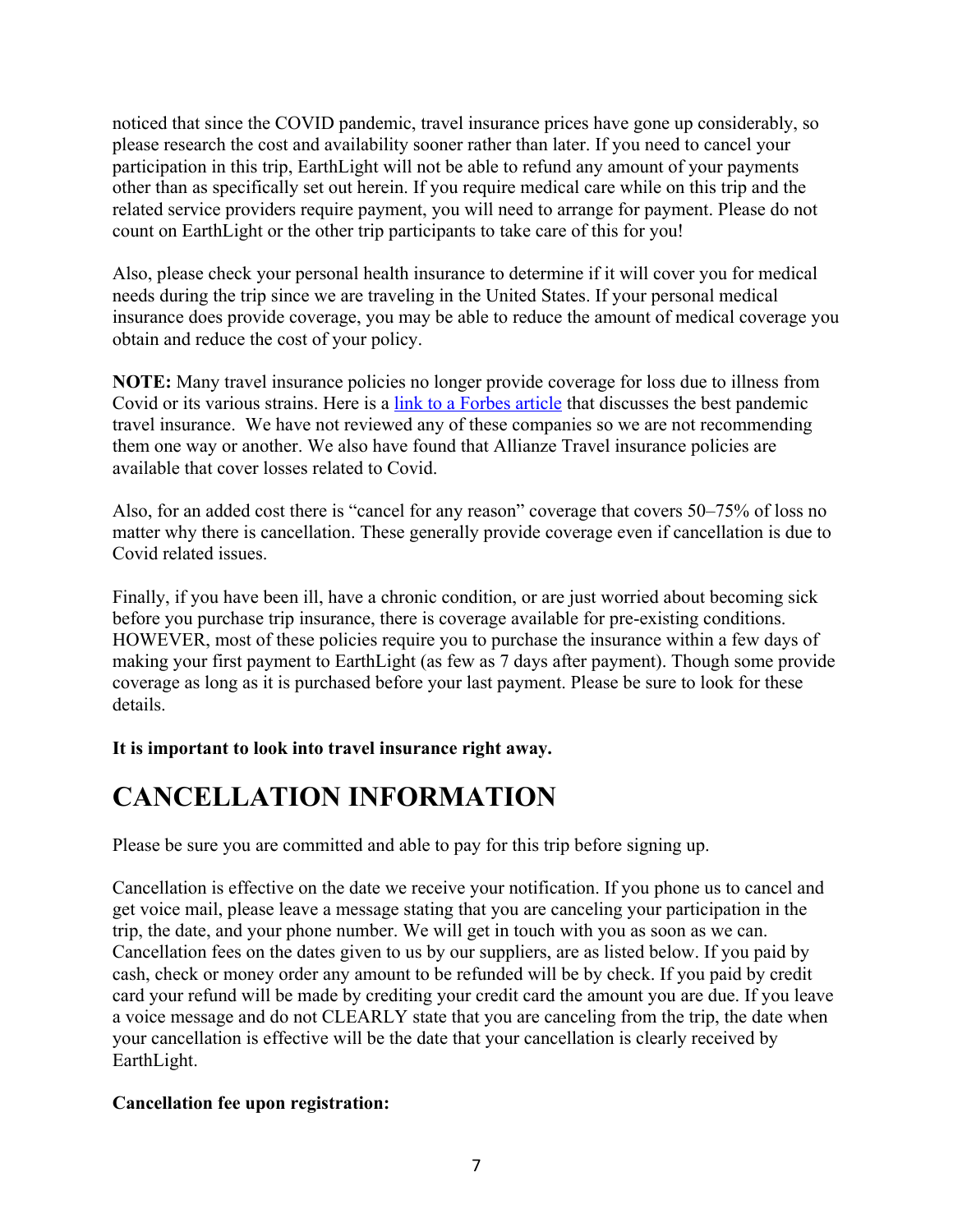- When paying by Cash, Check, Money Order—\$500.00\*
- When paying by Credit/debit card—\$518.35\*

#### **Cancellation fee beginning/Amount of fee/Total cancellation fees:**

| • With registration    | \$500.00*  | $$500.00*$   |
|------------------------|------------|--------------|
| • June 15, 2022        | $$660.00*$ | $$1,160.00*$ |
| • July 15, 2022        | \$660.00*  | $$1,820.00*$ |
| • August $15, 2022$    | $$660.00*$ | $$2,480.00*$ |
| • September $15, 2022$ | $$660.00*$ | $$3,140.00*$ |
| • October 15, 2022     | \$660.00*  | \$3,800.00   |

\***Added to the cancellation fees** are all administration fees, late fees, and returned check fees that are due or have been paid. The cost of any additional nights prior to the night of October 30 **will be added** to these amounts.

These cancellation fees are based on the discounted price, if you paid by credit card, your cancellation fee will be based on the non-discounted payments you have made.

If you must cancel please email or text us at: email: Frankearthlight532@gmail.com or text: 859 338-0746 **even if you have also called.**

### **NO TRANSFERS OF REGISTRATION**

If you cancel your registration or drop out of the trip your registration will be null and void, and may not be, and cannot be transferred to anyone else. Even if you have to cancel and someone else takes your space, we'll not be able to refund any of your payments other than as laid out in the cancellation plan above. Please protect yourself with trip cancellation insurance.

# **REINSTATEMENT**

In the event you cancel your registration (or are automatically canceled for late payment or nonpayment), you can be reinstated, if space is available. In order to be reinstated, you must pay:

- Any fees that were owed at the time of your cancellation,
- A \$50 reinstatement fee (\$52 if paid by credit/debit card),
- Either the total cost of the trip, or the total amount due under the payment plan at the time of reinstatement, less the actual trip costs withheld by EarthLight when you canceled.

You will not receive credit against the cost of the trip for any administration fees, late fees, or returned check fees you paid prior to cancelation.

#### **NO SHOWS**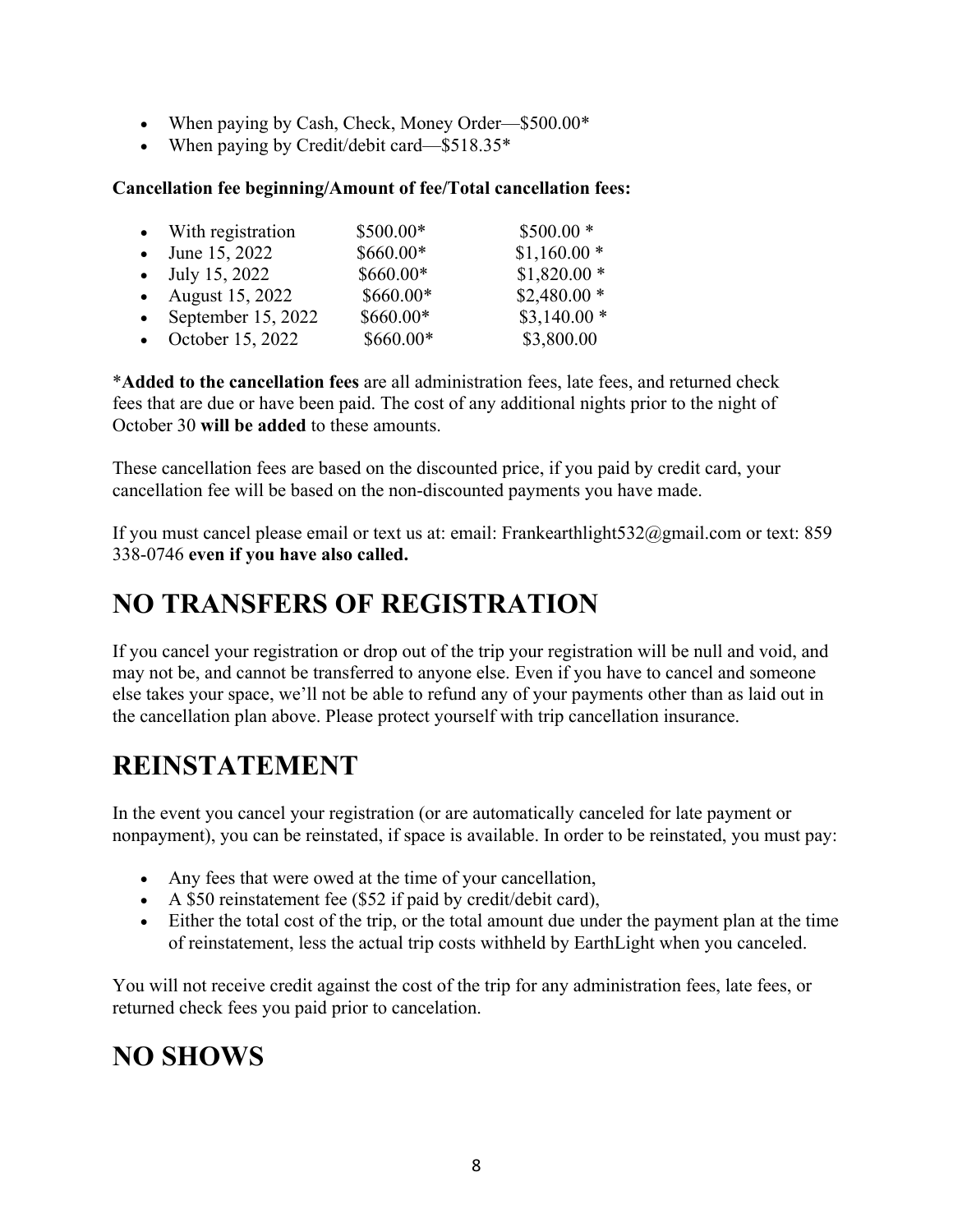If you are a no-show, or leave during the group trip, EarthLight will be unable to provide you any refund.

# **EMERGENCY CARE AND EMERGENCY CONTACT PERSON**

EarthLight requires all registrants provide emergency contact information with their registration. Frank, Lea, Stuart, and the service providers EarthLight has contracted with are not trained in first aid or to provide medical care. In the event of an accident or illness we will do our best to see that first aid is provided. However, Frank, Lea, Stuart, and the service providers contracted with by Earthlight are not responsible for providing (or for the costs of providing) first aid, medical transportation, medical care or communications with caregivers. Frank, Lea, and Stuart will, however, attempt to contact the person listed as your emergency contact in order to inform them about what has happened, where you are being treated, and how to contact the health care provider working with you, if that information is available. Please make sure that your emergency contact person has a copy of all appropriate information including: any travel insurance you purchase, your personal health insurance papers, your itinerary, and any other necessary paperwork.

# **FRANK, LEA, STUART & EARTHLIGHT, INC.**

Any references to "Frank, Lea, and Stuart" are to Frank Schultz, Lea Schultz, and Stuart Waldner, the owners and sole employees of EarthLight, Inc., a Kentucky corporation.

# **IF EARTHLIGHT MUST CANCEL**

Unfortunately, we've not been able to obtain insurance coverage in the event EarthLight must cancel this trip for any reason including the inability of Lea/Samuel to participate in some or all of the trip.

Therefore, unless the hotel is willing to renegotiate their contract, in the event Lea is unable or becomes unable to take part in the trip or to finish the trip, the trip will still take place, or continue, without Lea's/Samuel's participation. In that event we will refund the portion of your registration fee that was designated to pay for your time with Samuel, or the pro rata portion if Lea/Samuel begin the trip but are unable to complete it. If that occurs either Frank or Stuart will remain with the group and the trip will continue as scheduled. Of course without Samuel being there, there would be no group meetings or rituals.

In the event the trip must be cancelled and the hotel is willing to renegotiate their contract, EarthLight will not take part in the trip, but because the rooms at the hotel are non-refundable, you are welcome to continue to go to Hawai'i on your own and use the room, resort fee, and breakfasts that have been pre-paid. Any remaining site visits will be cancelled and any portion of what you have paid that is refunded to us will be refunded to you.